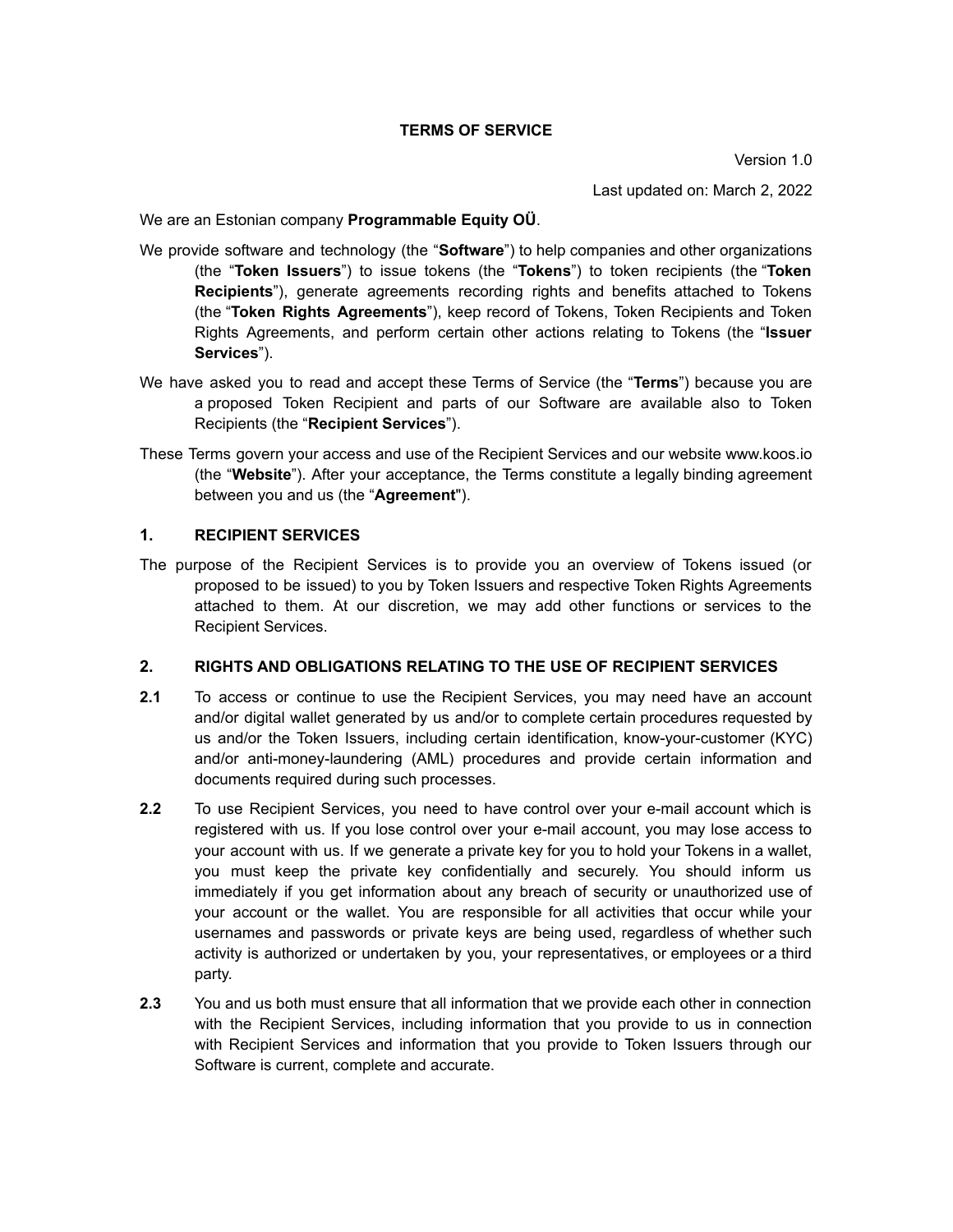- **2.4** You and us both must provide each other with all necessary cooperation in relation to these Terms and all information and documents that may be required for the performance these Terms. You and us both must comply with requests and orders of public authorities and regulatory bodies relating to the use of the Recipient Services.
- **2.5** We also request your compliance with the following restrictions and obligations that we consider customary for any software services agreement: You should not use the Recipient Services in a way that (a) is unlawful, unethical, deceptive, misleading or in conflict with industry practices (b) is harmful, threatening, defamatory, infringing, harassing or discriminatory (c) may infringe the intellectual property rights or other rights of any third party; You should not (a) use the Recipient Services in any manner that could negatively affect other users from fully enjoying the Recipient Services or the Issuer Services (b) attempt to circumvent any content filtering techniques or security measures that we employ for the Recipient Services or the Issuer Services, or attempt to access any service or area of the Recipient Services that you are not authorized to access; (c) use any robot, spider, crawler, scraper, or other automated means or interface not provided by us, to access the Recipient Services or the Issuer Services or to extract data; (d) use or attempt to use another account (including Token Recipients' account) without authorization; (e) introduce any malware, virus or other harmful material into the Recipient Services or the Issuer Services; (f) use the Recipient Services from a jurisdiction that we have determined to be a jurisdiction where the use of the Recipient Services is prohibited; (g) access any part of the Recipient Services or Issuer to build a product or service which competes with the Recipient Services or the Issuer Services.
- **3. FEES**
- **3.1** You are not required to pay any fee to us for the use of the Recipient Services.

# **4. LEGAL MATTERS**

- **4.1** It is very important that you understand certain legal aspects relating to our services and the Tokens:
	- 4.1.1 We provide you only Recipient Services and our obligations are limited to those explicitly set out in these Terms.
	- 4.1.2 In providing the Issuer Services we act only for and in the interests of the Token Issuers without any duty or obligation to you.
	- 4.1.3 The Token Recipients have been selected by the Token Issuers without us having any role. We are not a broker, agent or other intermediary between you and the Token Issuer.
	- 4.1.4 Each Token Rights Agreement creates a direct legal relationship between you and the Token Issuer. We are not acting as a Token Issuer, we are not a party to any Token Rights Agreement, and we have no responsibility for the fulfilment of any obligations arising from Token Rights Agreement (except in case we have been explicitly named as the Token Issuer in the Token Rights Agreement generated through our Software).
- **4.2** As we are a software company, we are not professional advisers in legal, tax, financial or accounting matters. This means, among others, that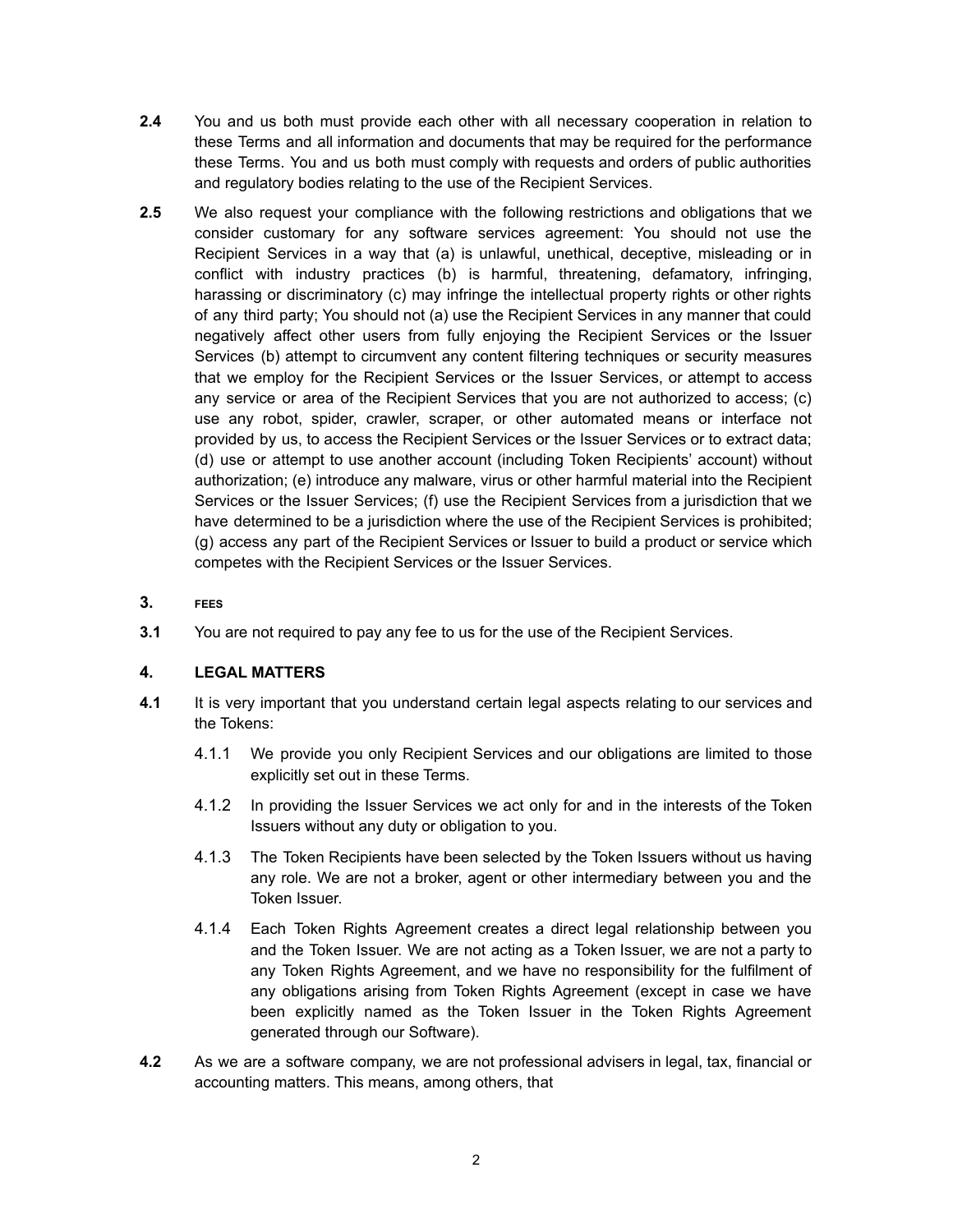- 4.2.1 even if we have made available guidance on tax aspects that may be relevant to Tokens, such guidance is very general and addresses general tax aspects based on currently effective laws and currently prevailing practice in Estonia; therefore, you should consult with professional tax advisors to fully understand the tax consequences of any Tokens and actions relating to Tokens.
- 4.2.2 You should make sure that you fully understand the terms of Token Rights Agreements and legal and other risks involved.

## **5. USE OF SOFTWARE AND INTELLECTUAL PROPERTY RIGHTS**

- **5.1** Your right to access the Software included in the Recipient Services is legally a "license". Such license is by its legal nature non-exclusive, revocable, non-sublicensable and non-transferable. Such Software is provided on an "as is" and "as available" basis. We may update, improve, or change such Software, including add and remove features, at any time.
- **5.2** You agree that we and/or our licensors own all intellectual property rights in the Software and the Services, including the Recipient Services. Except as expressly stated herein, these Terms do not grant you intellectual property rights or other rights in respect of the Software and the Services.
- **5.3** Except as may be allowed by mandatory provisions of applicable law, you shall not (i) attempt to copy, modify, duplicate, create derivative works from, frame, mirror, republish, download, display, transmit or distribute all or any portion of the Software by any means or (ii) attempt to de-compile, reverse compile, disassemble, reverse engineer or otherwise reduce to human-perceivable form all or any part of the Software.

## **6. DATA PROTECTION**

- **6.1** Privacy & Cookie Policy describes the types of personal data we collect, how we use it, the legal basis for processing such data and your relevant rights.
- **6.2** Our Privacy & Cookie Policy is part of these Terms (incorporated by reference).

# **7. LIMITATION OF LIABILITY**

- **7.1** You are not liable to us and we are not liable to you, under the Agreement or otherwise, for any damages other than direct proprietary damages. This limitation does not apply in case the damage is caused intentionally or through gross negligence.
- **7.2** We are liable for breach of this Agreement if we have committed such breach intentionally or because of gross negligence. The liability for other breaches is excluded.

### **8. TERMINATION; SUSPENSION OF SERVICES**

- **8.1** The Agreement shall be valid until it is terminated in accordance with this Section 8.
- **8.2** You may terminate the Agreement unilaterally extraordinarily by notice in writing in case we commit a material breach of our obligations under these Terms; such material breach including any breach which is not remedied within 14 days of the date of your notice to us about such breach.
- **8.3** We may terminate the Agreement unilaterally extraordinarily by notice in writing in case you commit a material breach of your obligations under these Terms; such material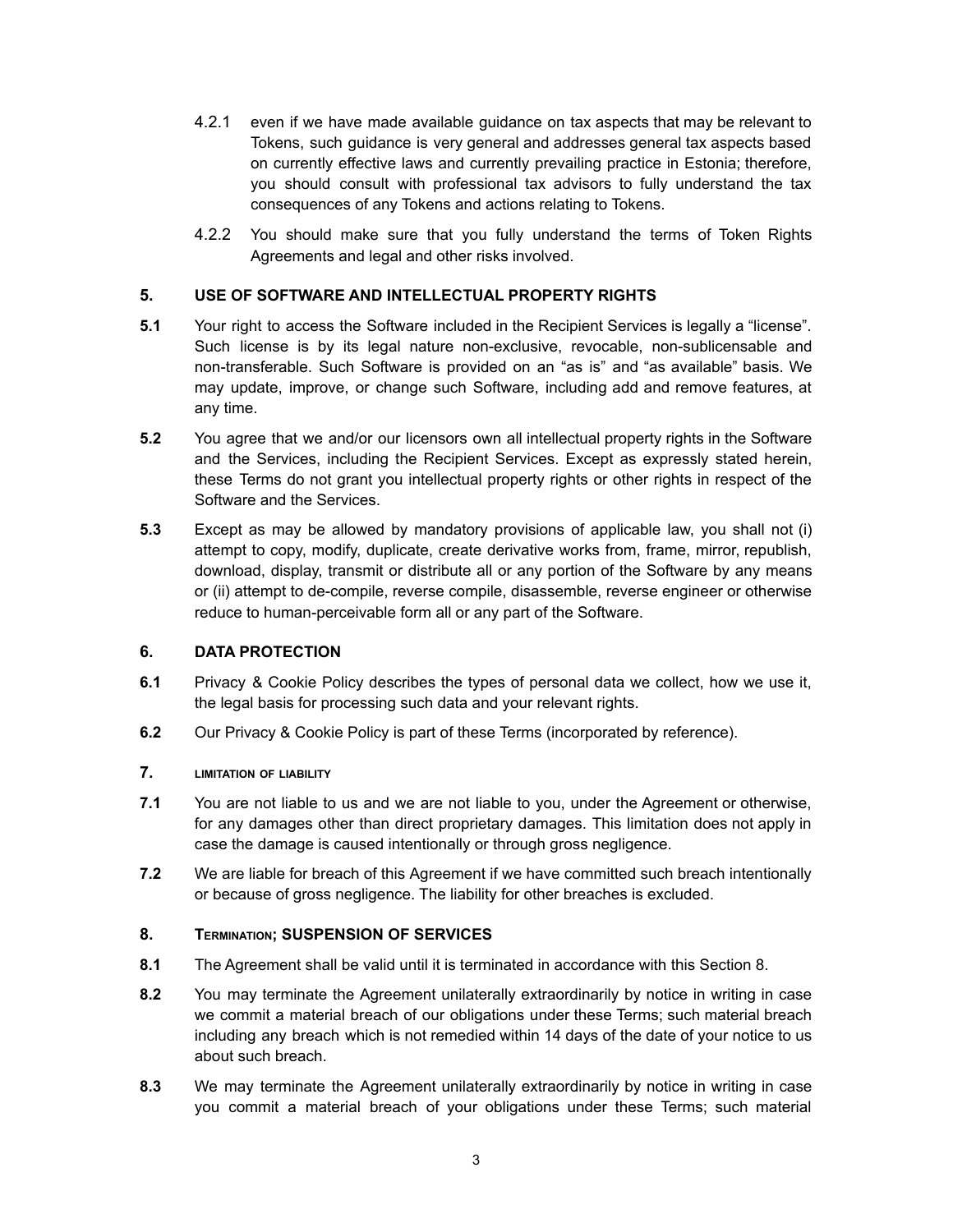breach including any breach which is not remedied within 14 days of the date of our notice to you about such breach.

- **8.4** We may suspend the provision of the Recipient Services and/or restrict your access to your account without prior notice if (a) you breach the Terms (b) we have a reasonable suspicion of fraud or inappropriate activity and/or (c) this is necessary to ensure the security of Software and/or other users of the Recipient Services or the Issuer Services.
- **8.5** We may terminate the Agreement unilaterally extraordinarily also in case any actions or omissions of any third party or other circumstances depending on any third party (including change in laws or regulations or actions by any public authority) materially impair our ability to provide the Recipient Services or the Issuer Services and such situation is not of temporary nature.
- **8.6** Upon the termination of the Agreement for any reason, we may erase your data held with us, except in case we receive, within ten days after the effective date of termination, your written request to deliver the most recent back-up of such data to you. In such case, we use reasonable efforts to deliver the back-up to you in a mutually agreed form within 30 days of the receipt of such request, provided you take actions on your part to receive such data.

# **9. AMENDMENTS**

We may unilaterally make changes to these Terms in case (a) we improve our Software, for example add additional features (b) our risks and/or liabilities relating to the Recipient Services or Issuer Services change or (c) there are other objective reasons. We will notify you of such changes. If you do not agree with such change, you may terminate the Agreement so that termination takes effect from the date the changes come into effect. If you continue to use the Recipient Services following our notification, we consider that you have accepted such change.

### **10. FINAL PROVISIONS**

- **10.1** These Terms constitute the entire agreement between you and us with respect to the subject matter hereof and supersedes all other prior declarations of intent, agreements and other communication between you and us with respect to the subject matter hereof (merger clause).
- **10.2** These Terms shall be governed by Estonian laws. Any dispute or claim arising out of these Terms shall be subject to jurisdiction of Harju County Court (*Harju Maakohus*) in Estonia as the court of first instance.

# **11. NOTICES**

- **11.1** Any notice or other communication to you under these Terms is deemed duly delivered if it is sent to your e-mail address registered with us. If you would like to change such e-mail address, please notify us in accordance with Section 11.2.
- **11.2** Unless otherwise specified in the Terms any notice or other communication under these Terms must be in a form reproduceable in writing and, in case of notice to us, it must be sent to the e-mail address specified below:

| Name <sup>®</sup> | <b>Programmable Equity OU</b> |
|-------------------|-------------------------------|
|                   |                               |